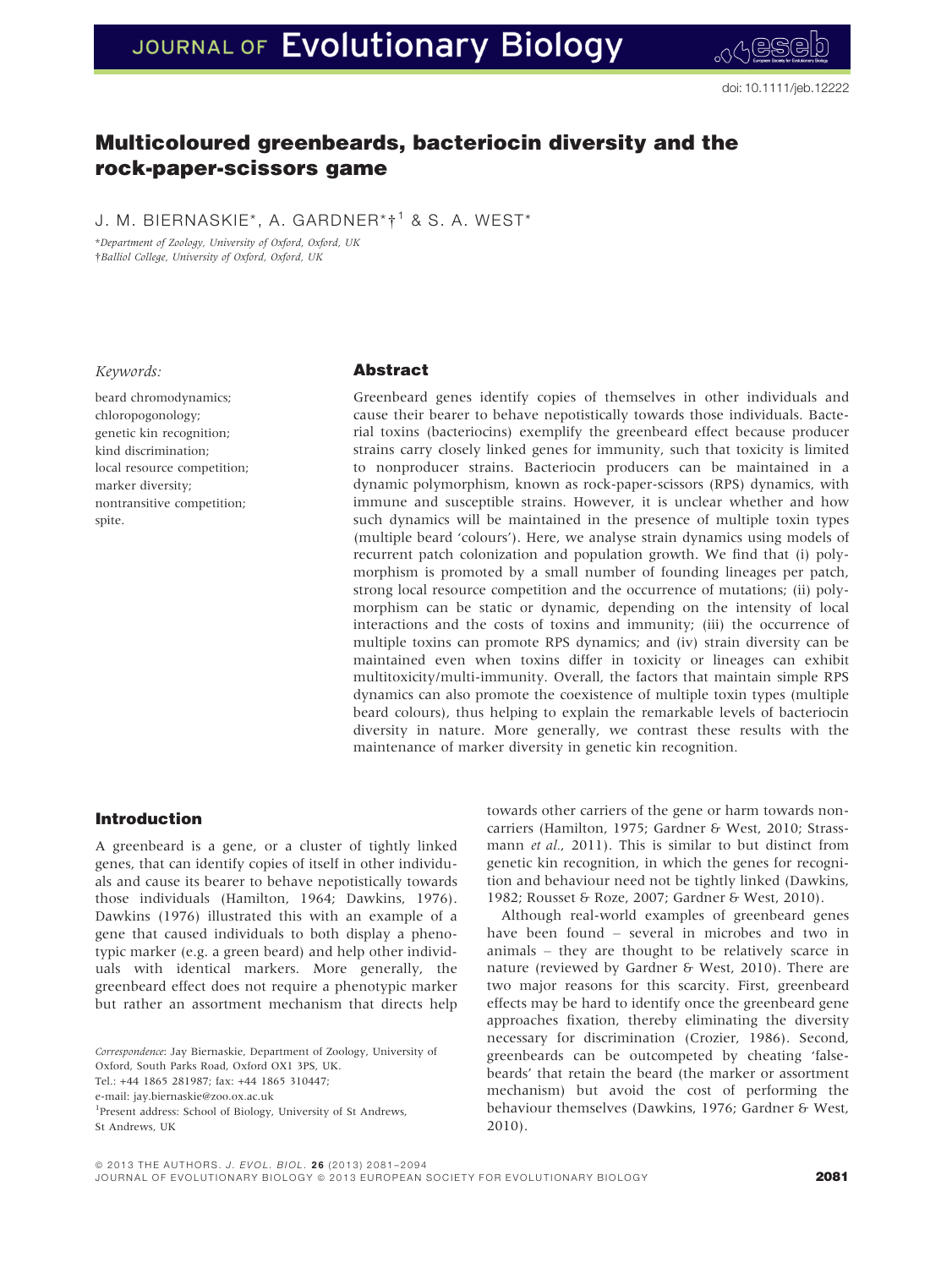One way that greenbeards could be maintained is in a dynamic polymorphism with falsebeards and individuals that lack the greenbeard ('nonbeards'). Although this possibility has been rarely considered in a greenbeard context, it has been examined in detail in the specific context of bacteriocins (see also Axelrod et al., 2004; Jansen & van Baalen, 2006; Rousset & Roze, 2007 for dynamic polymorphisms in kin recognition markers). Bacteriocins are compounds produced by bacteria to kill other bacteria (Riley & Gordon, 1999; Riley & Wertz, 2002). Bacteriocin-producing strains carry closely linked genes for the corresponding immunity factors, and so their toxins are preferentially directed to noncarriers, making them a type of harming greenbeard (Gardner & West, 2010). Furthermore, both the production of bacteriocins and the immunity to bacteriocins are costly. This means that producer strains (greenbeards) can be outcompeted by immune strains that do not produce bacteriocins (falsebeards), immune strains can be outcompeted by susceptible strains that do not produce bacteriocins or carry immunity (nonbeards), and producers can outcompete susceptibles (Chao & Levin, 1981; Kerr et al., 2002). This can lead to cycling among the three strains, analogous to the dynamics of the classic rock-paper-scissors (RPS) game (Durrett & Levin, 1997; Kerr et al., 2002; Kirkup & Riley, 2004; see also Sinervo & Lively, 1996).

However, it is not clear whether such dynamics, and the resulting diversity, will be maintained when multiple beard types, or 'colours', can exist. Theoretical models have shown that it is generally difficult to maintain diversity in genetic recognition markers, especially when markers are tightly linked to a social behaviour, as in the greenbeard effect (Jansen & van Baalen, 2006; Rousset & Roze, 2007). Yet genotypic and phenotypic surveys of bacteria have found that several types of producer and immune strains usually coexist (i.e. several beard colours can coexist), and lineages may carry multitoxicity and multi-immunity (i.e. individuals can have multiple beards; Riley & Gordon, 1999; Riley & Wertz, 2002; Gordon & O'Brien, 2006; Hawlena et al., 2010a). The coexistence of multiple strains has been predicted by lattice-based simulations of bacteriocin warfare (Pagie & Hogeweg, 1999; Szabó & Czárán, 2001; Czárán et al., 2002), but whether and how such diversity is maintained by RPS dynamics remains unclear. For example, the presence of multiple toxins could make it harder for susceptibles or immunes to invade (thus inhibiting RPS dynamics), and the possibility of variation among strains could make it impossible for less-toxic strains to coexist with more-toxic strains.

Here, we use a population genetic approach to determine how greenbeard dynamics and diversity are influenced by the occurrence of multiple beard colours. Although our model can be applied more broadly to other forms of greenbeards, here we frame it in terms

of bacteriocins, with multiple toxin-producing and immune strains, in order to provide a concrete biological context. Our specific aims are to determine whether and how bacteriocin diversity is maintained when there can be multiple toxin types in the population, toxin types differ in toxicity, and lineages can exhibit multitoxicity/multi-immunity. More generally, we clarify links between studies that have examined bacteriocins from the perspective of the RPS game, genealogical kin selection and greenbeard dynamics, and we compare our results with studies of marker diversity in genetic kin recognition (e.g. Crozier, 1986; Axelrod et al., 2004; Jansen & van Baalen, 2006; Rousset & Roze, 2007).

## Models and results

We use mathematical models to study the dynamics of multiple bacterial strains, where strains are analogous to fixed 'strategies' in an evolutionary game. We first describe and analyse the basic model – the single-toxin case, in which three strains can exist (producer, immune and susceptible). This allows us to derive the conditions for maintaining polymorphism in our population structure and to examine the possible dynamics that can arise. We then use these results as a baseline for comparison to three extensions: (i) adding a second and third toxin type in the population, allowing individual lineages to carry only one toxin and/or immunity factor; (ii) adding a second toxin type (as above) but assuming that it is less toxic than the existing type; and (iii) adding a second toxin type, allowing lineages to carry both toxins and/or both immunity factors.

#### Basic model – description

We consider an arbitrarily large (effectively infinite) population of clonal lineages. The population is subdivided into homogeneous patches of  $n$  lineages, where a patch defines the arena in which all bacteriocin-mediated interactions occur. We assign each patch and each lineage in the population a unique index  $i \in I$  and  $l \in L$ , respectively, and we assume that each lineage belongs to a strain of type  $j \in J$ . Hence, in the basic model, we have  $J = \{G, F, N\}$ , where G is a toxin producer with the corresponding immunity (greenbeard), F is immune (falsebeard), and N is susceptible (nonbeard). We do not consider strains that produce toxin but do not have immunity, given that such strains would be toxic to themselves. Furthermore, most of our analyses consider populations with a patch size of at least two ( $n \geq 2$ ). This is because no bacteriocin-mediated killing can occur in single-lineage patches ( $n = 1$ ), so in this case, the susceptible strain (N) will always be favoured (Inglis et al., 2011).

We model strain dynamics over recurrent cycles of patch colonization and population growth, where each cycle consists of the following stages: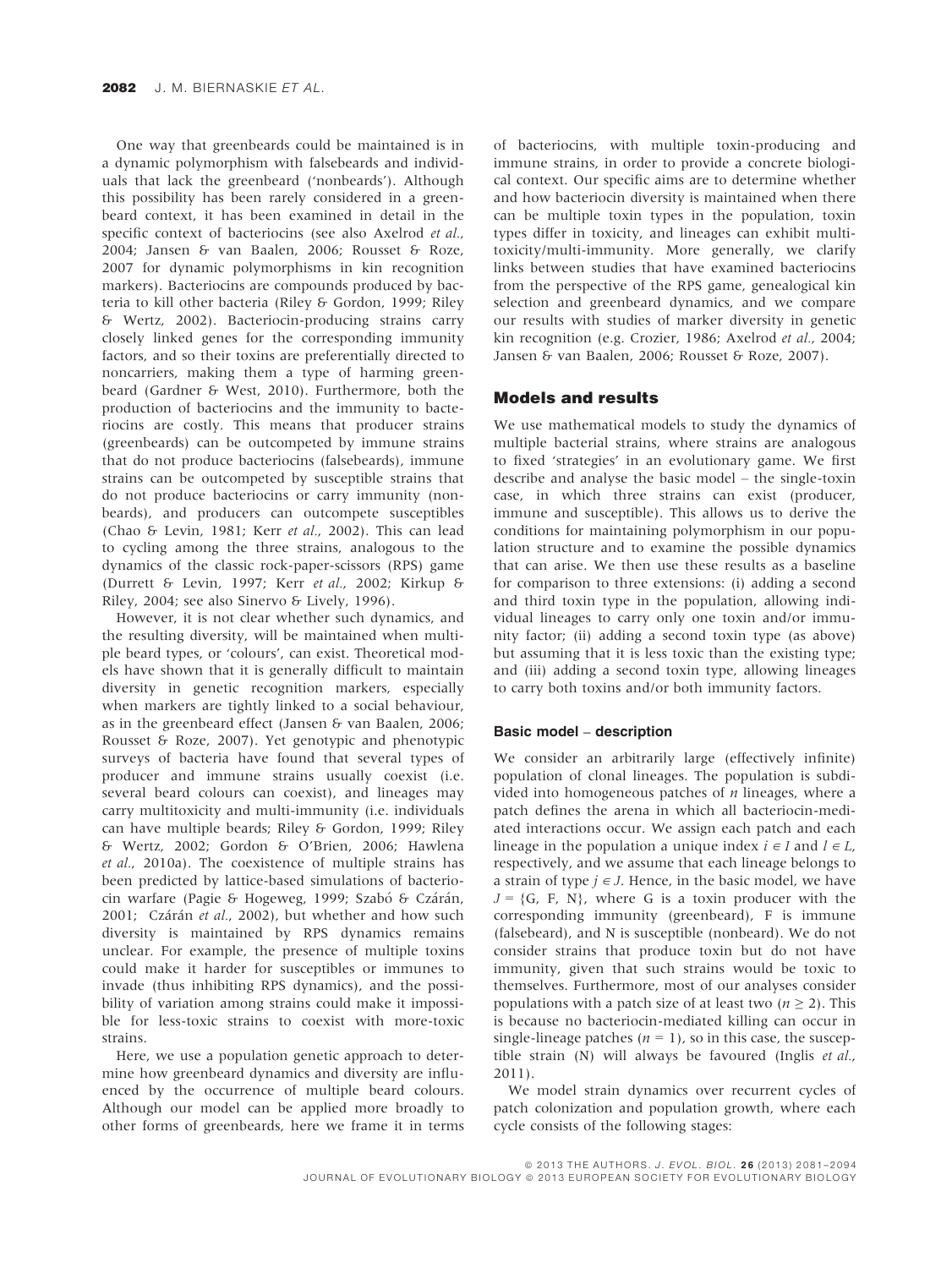## Colonization

We assume that patches are colonized by  $n$  founding lineages that start as single cells (note that in experimental settings, this is approximated by founding patches (tubes) with  $n$  clonal lineages; e.g. Griffin et al., 2004). Founders are a random selection of lineages in the population as a whole, where the frequency of strain *j* is  $p_j$  and  $\sum_j p_j = 1$ . Hence, we assign lineages to each natch according to a multinomial distribution with each patch according to a multinomial distribution with parameters  $n$  and  $p$ , where patch size  $n$  is the number of 'trials' and p is a vector of the population frequencies of each strain [in the basic model,  $\mathbf{p} = (p_G, p_F, p_N)$ ]. Picking a patch at random, the number of lineages of strain *j* in that patch defines a random variable  $N_i$ , and the frequency of strain  $j$  in that patch defines a random variable  $P_i = N_i/n$ .

#### Bacteriocin warfare and subsequent growth

We assume that founder lineages initially grow independently (and at an equal rate) to a critical density at which bacteriocin production is initiated. This is consistent with real populations, where bacteriocins are produced only when competition among colonies is sufficiently strong (Riley & Wertz, 2002). Once bacteriocin interactions occur, we assign a relative growth factor  $g_i$  to a randomly selected, focal lineage of strain j. We assume that toxin production incurs a growth cost  $c$  to the producer lineage, that toxins inflict a growth cost  $d$  on susceptible lineages (where  $d > c$ ) and that immunity incurs a growth cost k. Hence, in the basic model, the relative growth factors are as follows:  $g_G = g_0 - c - k$ ;  $g_F = g_0 - k$ ; and  $g_N = g_0 - P_G d$ , where  $g_0$  is a baseline value.

#### Resource competition

The focal lineage may compete for resources in its own patch, where the average growth factor is  $g' = \sum_{J} P_{j}g_{j}$ ,<br>or in the global population, where the average growth or in the global population, where the average growth factor, taken over the distribution of patch compositions, is  $\bar{g} = E_I(g')$ . The fitness of a focal lineage is then<br>given by its growth factor relative to that of its connetigiven by its growth factor relative to that of its competitors:

$$
w_j = \frac{g_j}{ag' + (1 - a)\overline{g}}
$$
 (1)

where *a* is the 'scale of competition' (Frank, 1998; Gardner et al., 2004). Bacteriocin interaction and competition may occur at the same local scale  $(a = 1)$ , or some proportion of competition may occur less locally than bacteriocin interaction  $(a < 1)$ . For example, in the context of pathogenic bacteria, density regulation of the bacterial population could occur mostly within hosts, before the dispersal/transmission stage (large a), or mostly between hosts, after dispersal (small a). Hence, the scale of competition parameter is a simple way of capturing a range of bacterial life histories, and it has the benefit of being easily translated to experimental settings (Griffin et al., 2004; Inglis et al., 2011).

#### Selection

Population strain frequencies will change according to the average fitness  $W_i$  among all lineages of strain j. Recalling that the fitness  $w_i$  of a focal lineage is a random variable (with a distribution that depends on the frequency of different group compositions),  $W_i$  can be expressed as  $\sum_{L} \wp_{ij} w_j / \sum_{L} \wp_{lj}$ , where  $\wp_{lj} = 1$  if lineage l<br>is of type *i* and 0 otherwise. Given the normalization in is of type j and 0 otherwise. Given the normalization in eqn 1, strain *j* is favoured when  $W_i > 1$ , and its frequency in the population after selection is  $p'_j = W_j p_j$ .

#### Mutation

We assume that the final frequency of strain  $j$  in the next cycle, denoted by  $p_j''$ , depends on mutations that occur at a rate  $\mu$  per cycle. We treat 'mutation' as a general mechanism for introducing strain diversity, which in real populations could include large-effect mutations, plasmid infections or immigration (Czárán et al., 2002; Riley & Wertz, 2002). Specifically, we consider mutations that act just before cells disperse to colonize new patches (although additional mutations may also occur within patches, we assume that their effect is negligible). Furthermore, to simplify the analysis, we consider only those mutational steps that would allow a potentially superior competitor to invade a monomorphic population (as in Czárán et al., 2002). Hence, in the basic model, mutations convert susceptibles to producers  $(N \rightarrow G)$ , producers to immunes  $(G \rightarrow F)$  and immunes to susceptibles  $(F \rightarrow N)$ . We have checked that including all possible mutational steps, or assuming that some transitions are more common than others, does not make a qualitative difference to the results below.

#### Dispersal

Descendant cells disperse and compete globally to colonize empty patches of size  $n$ , thereby starting a new cycle. Note that global dispersal implies that the average genealogical relationship ('kinship') between lineages in a patch is zero. Alternatively, from the perspective of a focal bacterium, its kinship to all other bacteria in the patch is approximately  $1/n$  (given that  $1/nth$  of the bacteria in a patch will be clonemates). In Appendix 1, we also calculate the relatedness (genetic similarity, regardless of kinship) between a focal toxin-producing bacterium and its potential victims, measured with respect to the scale of competition. We show that this relatedness is always negative when some proportion of competition is local  $(a > 0)$ .

#### Basic model – invasion analyses

We first use invasion analyses to predict the conditions in which all three strains (G, F and N) can be maintained in a polymorphism. A necessary condition for this to occur is that all three possible monomorphic populations  $(p_G = 1, p_F = 1$  and  $p_N = 1$ ) must be invasible by a

JOURNAL OF EVOLUTIONARY BIOLOGY @ 2013 EUROPEAN SOCIETY FOR EVOLUTIONARY BIOLOGY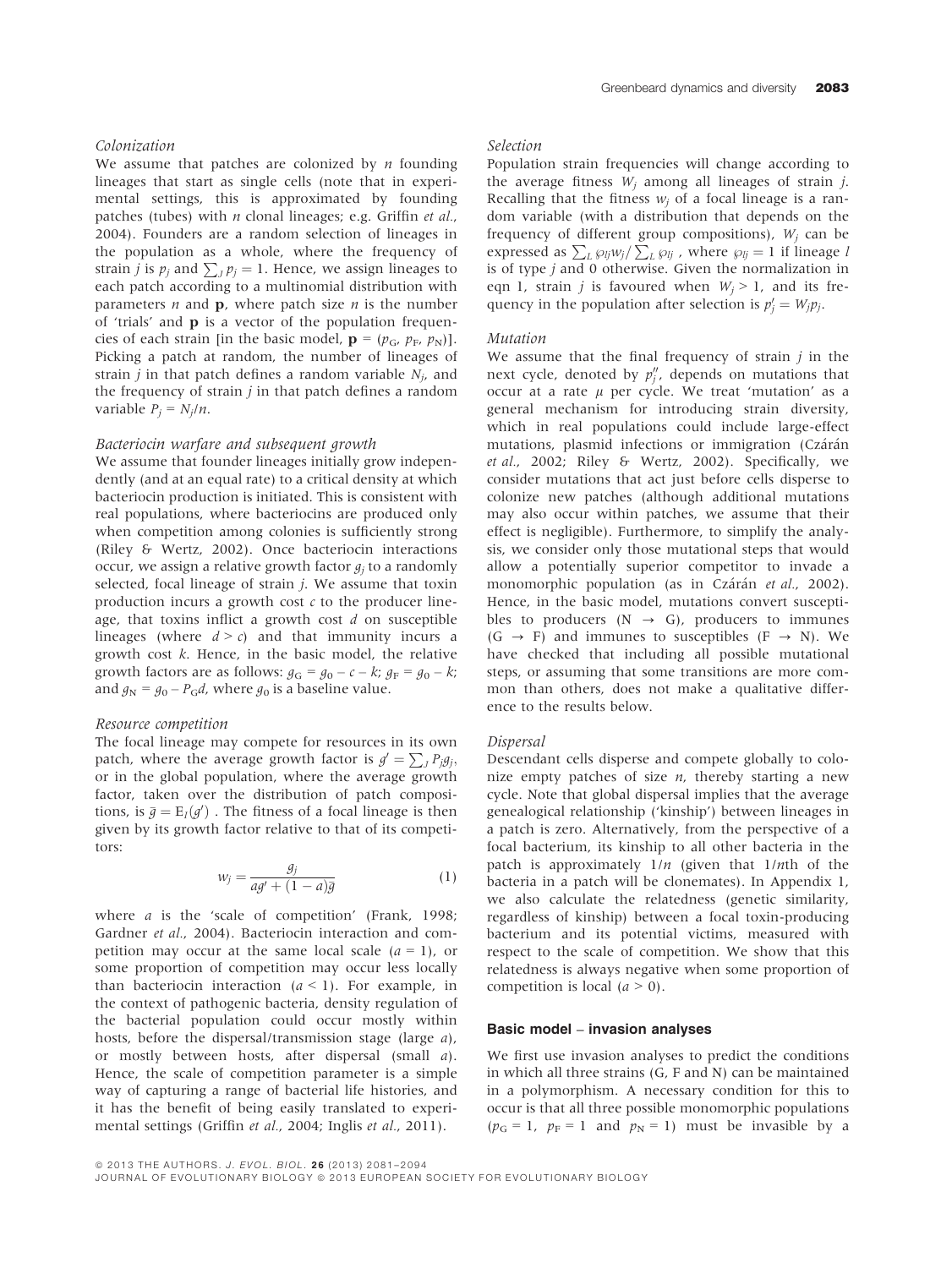potentially superior competitor (i.e. F beats G, N beats F, G kills N).

Result  $1$  – for polymorphism to be maintained, toxin production and immunity must be costly, patches must be founded by a sufficiently small number of lineages, and resource competition must be sufficiently local

- 1.1 If toxin production is costly  $(c > 0)$ , then a rare immune lineage, which saves the cost of toxin production, always invades a monomorphic population of toxin producers (eqn. A2).
- 1.2 If immunity is costly  $(k > 0)$ , then a rare susceptible lineage, which saves the cost of immunity, always invades a monomorphic population of immunes (eqn. A3).
- 1.3 If patches are founded by a sufficiently small number of lineages (small  $n$ ) and resource competition is sufficiently local (large  $a$ ), then a rare producer lineage can invade a monomorphic population of susceptibles (eqns A4–A6). This occurs because (i) an invading toxin producer can sufficiently harm the other lineages in its patch only when it makes up a significant fraction of the patch and (ii) harming other lineages in the patch is beneficial only when the producer competes for resources with the lineages that it harms. Accordingly, Fig. 1 shows that the ability of a toxin producer to invade is maximized when patches contain two lineages  $(n = 2 \text{ or } P_{\text{G}} = 0.5)$  and competition is entirely local  $(a = 1)$ .

#### Basic model – dynamics

We now examine the dynamics of the three different strains under the influence of selection and mutation, using numerical simulations of the complete recursion equations (eqns A7). We first consider the effect of mutations on the predicted dynamics. We then choose an intermediate mutation rate ( $\mu = 10^{-3}$ ) to focus on the dynamics that can arise depending on the number of founding lineages  $n$  and the scale of competition  $a$ (all other parameters as in Fig. 1, unless stated otherwise). Finally, we consider whether the results differ with a minimal cost for toxin production and immunity (small  $c$  and  $k$ , respectively).

#### Result 2 – mutation stabilizes strain dynamics over time

Figure 2 shows that relatively low and intermediate mutation rates ( $\mu = 10^{-4}$  and  $\mu = 10^{-3}$ , respectively) can lead to stable, (quasi-)periodic cycles involving all three strains (herein 'dynamic polymorphism'), whereas a relatively high mutation rate ( $\mu = 10^{-2}$ ) can lead to a stable equilibrium point (herein 'static polymorphism'; see also Rousset & Roze, 2007). On the other hand, when mutations do not occur ( $\mu = 0$ ), the dynamics are characterized by cycling between populations that are nearly monomorphic for a particular strain (as in a 'heteroclinic' cycle; e.g. May & Leonard, 1975; Jansen & van Baalen, 2006). Biologically, this



Fig. 1 Invasion conditions for toxin producers (greenbeards). We plot the fitness of a rare producer lineage in a monomorphic population of susceptibles as a function of the number of founding lineages per patch  $(n)$  and the spatial scale of competition over resources (a). A lineage is favoured when fitness is larger than one; hence, toxin producers can invade when the number of founding lineages is small (small *n*, but at least  $n = 2$ ) and resource competition is mostly local (large a). Other parameters used:  $g_0 = 2$ ,  $d = 0.9$ ,  $c = 0.1$ ,  $k = 0.1$ .



Fig. 2 Effect of mutation on rock-paper-scissors dynamics. We plot the predicted dynamics of the basic model with producer (greenbeard), immune (falsebeard) and susceptible (nonbeard) strains, using a mutation rate of  $\mu = 10^{-4}$  (outer stable cycle),  $\mu = 10^{-3}$  (inner stable cycle) or  $\mu = 10^{-2}$  (stable equilibrium point, where strain frequencies are indicated by the dotted lines). Other parameters used:  $n = 3$ ,  $a = 1$ ,  $g_0 = 2$ ,  $d = 0.9$ ,  $c = 0.1$ ,  $k = 0.1$ .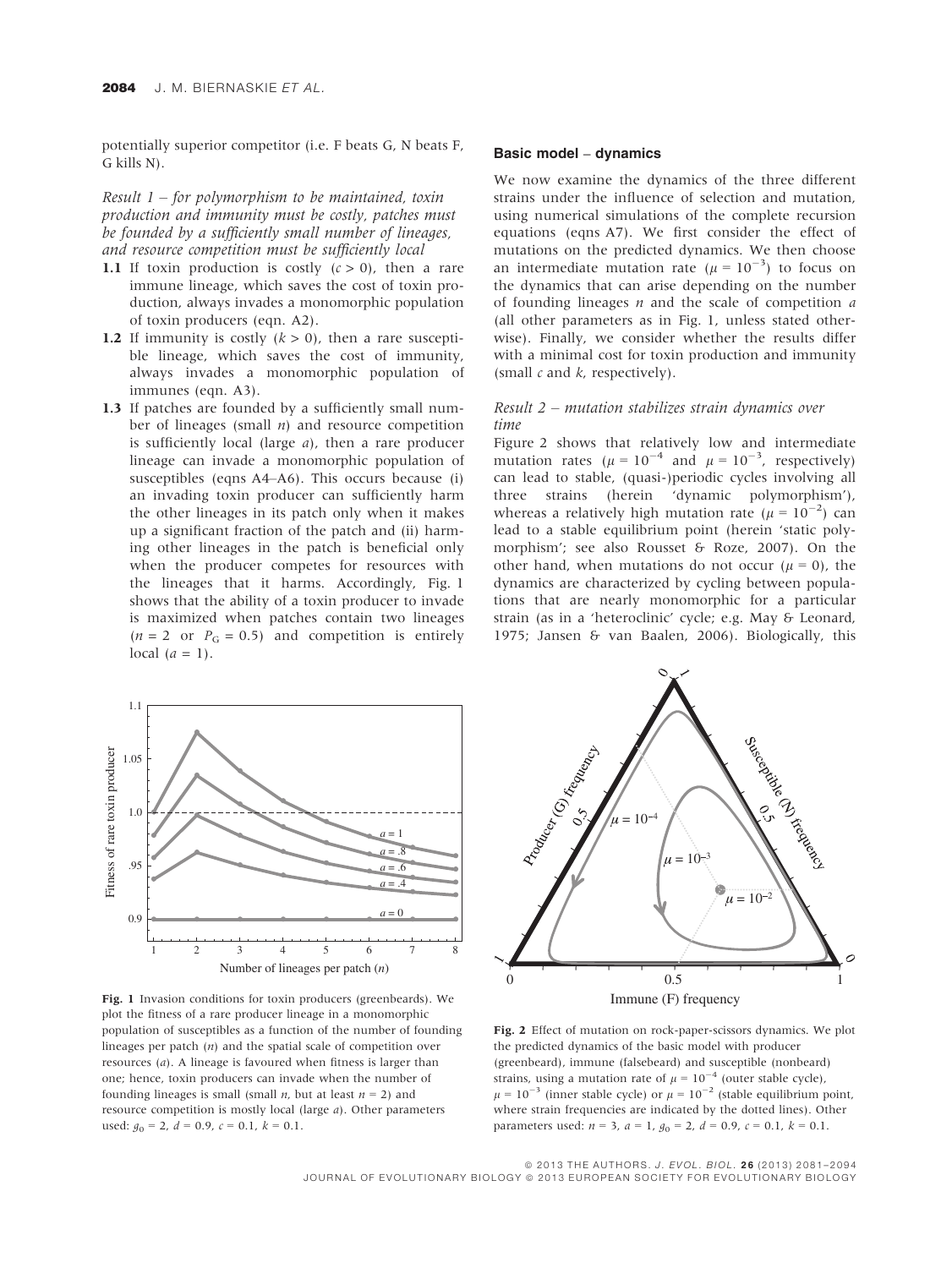implies that all but one of the strains will eventually be lost; hence, mutation (in addition to the conditions of Result 1) will be necessary for the maintenance of polymorphism. (From here on, we will use 'RPS dynamics' to refer to cycles that are either periodic or heteroclinic).

## Result 3 – when mutations occur, simulations confirm a region of three-strain polymorphism

Figure 3 (left panel, regions I and II) shows that all three strains are maintained in a polymorphism when patches are founded by a small number lineages (small  $n$ ) and resource competition is mostly local (large  $a$ ). This is consistent with Result 1, although mutations slightly expand the predicted region of polymorphism.

## Result 4 – polymorphism can be either static or dynamic

4.1 If patches are founded by exactly two lineages  $(n = 2)$  and resource competition is highly local  $(a > 0.8)$ , then all three strains eventually coexist in a static polymorphism (Fig. 3a, region I). In this scenario, bacteriocin and resource interactions are mainly pairwise, and so lineages are often paired with a superior competitor. This inhibits the growth of favoured strains, thereby dampening the amplitude of cycles and allowing strains to settle to their equilibrium frequency.

- 4.2 If interactions are moderately local (the remaining region of polymorphism from Result 3), then all three strains are eventually maintained in periodic cycles (Fig. 3a, region II).
- 4.3 If the costs of toxin production and immunity are minimal, then a second type of static polymorphism can arise (Fig. S1a, using  $c = k = 0.03$ ). In this scenario, the growth of the susceptible strain is inhibited by its weak advantage over the immune strain, and this allows strains to settle to a stable equilibrium. These examples also show that low costs (small  $c$  and  $k$ ) lead to an expanded region of



Fig. 3 Predicted strain dynamics with one, two or three toxin types in the population (several beard colours can exist). Depending on the scale of competition (a) and the number of founding lineages per patch  $(n)$ , three outcomes can occur (left panel): a static polymorphism (region I, grey), a dynamic polymorphism (region II, white) or fixation of the susceptible strain (region III, black). The dashed white line (left panel) indicates the predicted threshold for polymorphism to arise in the analytical model with no mutation (from Result 1.3 of the main text). In the right panels (a–c), we plot numerical examples from regions I and II. In (a), the strains are producer (G, solid blue), immune (F, dotted blue) and susceptible (N, solid black). In (b), we add producer 2 (G2, solid red) and immune 2 (F2, dotted red). In (c), we add producer 3 (G3, solid green) and immune 3 (F3, dotted green). Other parameters and starting frequencies used:  $g_0 = 2$ ;  $d = 0.9; c = 0.1; k = 0.1; \mu = 10^{-3}; p_{G,t=0} = 0.05; p_{G2,t=0} = 0.01; p_{G3,t=0} = 0.02; p_{F,t=0} = 0; p_{F2,t=0} = 0; p_{F3,t=0} = 0.$ 

JOURNAL OF EVOLUTIONARY BIOLOGY @ 2013 EUROPEAN SOCIETY FOR EVOLUTIONARY BIOLOGY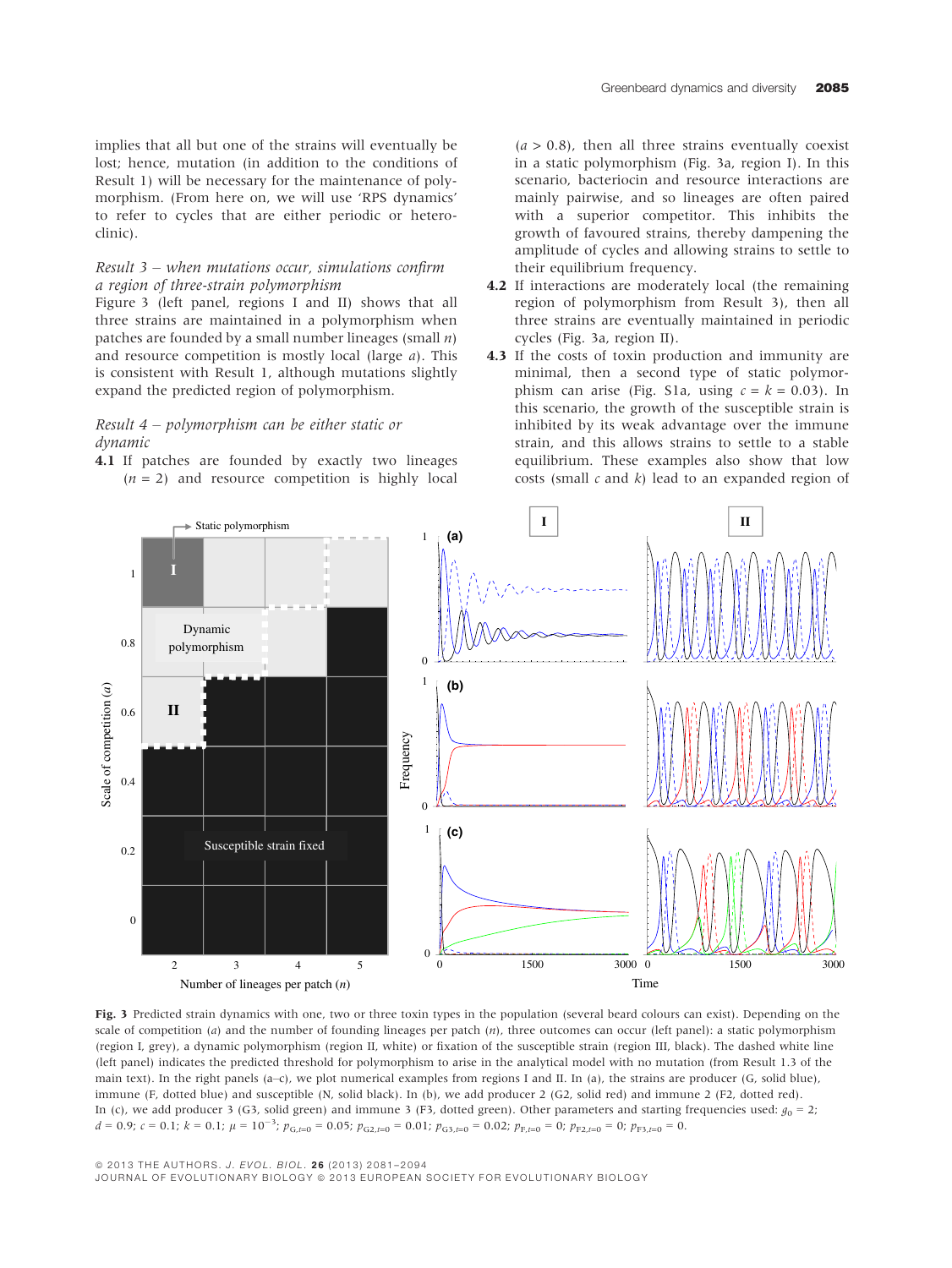polymorphism, as predicted by the invasion analyses (eqn. A4).

#### Extension 1 – adding a second and third toxin type

We now extend the basic model to examine the consequences of having additional toxin types (additional beard colours) in the population. In this section, we assume that multiple toxins exist but each lineage can carry only one toxin and/or immunity factor. Furthermore, we assume that although strains differ in their harming and immune specificity, they are otherwise equivalent.

We consider examples with two and three toxin types in the population, which give similar results. In the first case with two toxins, there are five possible strains:  $J = \{G1, G2, F1, F2, N\}$ , where G1 and G2 are the two different toxin producers, and F1 and F2 are the corresponding immune strains. All strains are susceptible to at least one toxin: G1 and F1 are susceptible to toxins from G2; G2 and F2 are susceptible to toxins from G1; and N is susceptible to both toxins. Accordingly, the relative growth factors are as follows:  $g_{G1} = g_0 - c - k - P_{G2}d$ ;  $g_{G2} = g_0 - c - k - P_{G1}d$ ;  $g_{F1} = g_0 - k - P_{G2}d$ ;  $g_{F2} = g_0 - k - P_{G1}d$ ;  $g_N = g_0$  $(P_{G1} + P_{G2})d$ , and the corresponding system of recursions is given in Appendix 3 (eqns A9). Also in Appendix 3, we list the analogous payoffs and recursions for the three-toxin case  $(J = \{G1, G2, G3, F1,$ F2, F3, N}; eqns A10).

#### Result 5 – multiple producer strains can coexist in a static polymorphism

Static polymorphism arises under extremely local interactions (same parameters as Result 4.1), but here, the polymorphism consists of producer strains only (Fig. 3b,c; region I). This is because bacteriocin and resource interactions are mainly pairwise  $(n = 2)$ ,  $a > 0.8$ ), and so immune lineages often share a patch with a toxin producer to which they are susceptible. Hence, in this scenario, the occurrence of multiple toxin types inhibits immune strains, and as a result, susceptible strains are inhibited as well. We have checked that this result does not depend on the occurrence of mutations.

## Result  $6$  – multiple toxin and immunity types can be maintained in a dynamic polymorphism

**6.1** When mutations occur ( $\mu > 0$ ), dynamic polymorphism arises under moderately local interactions (same parameters as Result 4.2). In this case, however, periodic cycles involve alternating toxin and immunity types (alternating beard colours; Fig. 3b,c; region II). Hence, although both toxin/ immunity types are maintained, only one type (a single beard colour) dominates the population at once.

**6.2** If mutations do not occur  $(\mu = 0)$ , then RPS dynamics eventually involve only one toxin/immunity type (a single beard colour; not shown).

## Result 7 – the presence of multiple toxins can promote RPS dynamics

We show in the Supporting Information (Fig. S1b) that dynamic polymorphism also arises when the costs of toxin production and immunity are minimal (same parameters as Result 4.3) and interactions are not extremely local (as in Result 5). This is because, whereas in the basic model the immune strain reaches its equilibrium frequency (Fig. S1a), a second toxin producer in the population (G2) can displace the original immune strain (F1). This leads to cycles of alternating toxin and immunity types (as in Result 6.1) and the maintenance of much higher levels of toxin production than in the basic model (compare Fig. S1a and S1b).

### Extension 2 – adding a second toxin type with different toxicity

We now examine the consequences of adding a second toxin-producing strain with a lower toxicity (smaller d) than the existing producer strain. Although this new strain is less toxic, we assume that it pays the same cost of toxin production  $(c)$  as its competing producer strain, thereby giving it a basic disadvantage.

We first consider a scenario in which no immune strains can exist. In this case, there are three possible strains:  $J = \{G1, G2, N\}$ , and we denote the toxicity of strains G1 and G2 by  $d_1$  and  $d_2$ , respectively. The relative growth factors are as follows:  $g_{G1} = g_0 - c - k$  $P_{G2}d_2$ ;  $g_{G2} = g_0 - c - k - P_{G1}d_1$ ; and  $g_N = g_0 - P_{G1}d_1$  $P_{G2}d_2$ , and the corresponding system of recursions is in Appendix 3 (eqns A8). We examine a case in which G1 is more toxic than G2  $(d_1 > d_2)$ .

## Result  $8 - in$  the absence of immune strains, producer strains that differ in toxicity cannot coexist

- 8.1 If both producer strains invade from rarity, then the more-toxic strain (G1) is always fixed when patches are founded by a small number of lineages (small  $n$ ) and resource competition is mostly local (large a; Fig. 4a, region I). Moreover, if producer strains invade from equal but intermediate frequencies, then the more-toxic strain is fixed under an even wider range of parameters (Fig. S2).
- 8.2 If the less-toxic strain (G2) starts at a higher frequency than the more-toxic strain (G1), then G2 can be fixed, as long interactions are not extremely local (Fig. S2).
- 8.3 In all other conditions, the susceptible strain (N) is fixed (Fig. 4a, region II; Fig. S2).

Next, we consider the same scenario while allowing immune strains to occur. In this case, there are five possible strains:  $J = \{G1, G2, F1, F2, N\}$ , where the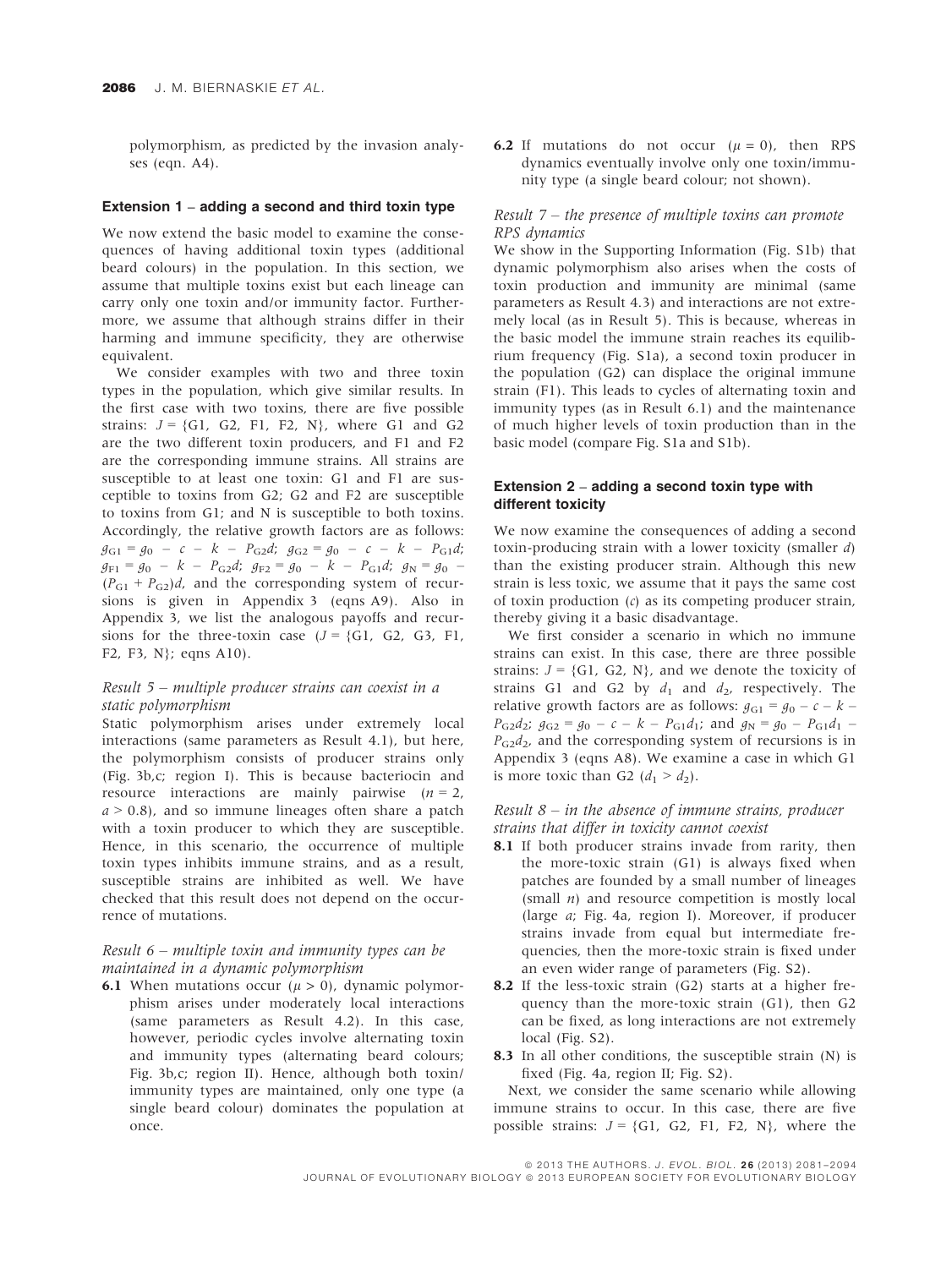## Result 9 – the presence of immune strains promotes the coexistence of producer strains that differ in toxicity

producer strains from rarity.

9.1 Static polymorphism arises under extremely local interactions (same parameters as Result 4.1), but here, only three strains coexist (Fig. 4b, region I). This is because the less-toxic strain (G2) is maintained at lower frequency than the more-toxic strain (G1), and this in turn maintains the strain that is immune to the most common producer (F1).

9.2 Dynamic polymorphism arises under moderately local interactions (same parameters as Result 4.2), but here cycles involve only four strains (Fig. 4b, region II). This is because cycles become dominated by the more-toxic strain (G1), its corresponding immune strain (F1) and the susceptible strain (N). Although the less-toxic strain (G2) cycles at low frequency, it is always outcompeted by the moretoxic strain, and so the remaining immune strain (F2) remains at negligible frequency.

## Extension 3 – adding a second toxin type, allowing multitoxicity and multi-immunity

Finally, we consider the consequences of allowing individual lineages to produce multiple toxins and carry multiple immunity factors.



Fig. 4 Predicted strain dynamics when bacteriocins differ in toxicity. If no immune strains can arise, then only two outcomes can occur (a, left panel): either the more-toxic strain is fixed (region I, grey), or the susceptible strain is fixed (region II, black). However, when immunity can arise, three outcomes are possible (b, left panel): a static polymorphism (region I, grey), a dynamic polymorphism (region II, white) or fixation of the susceptible strain (region III, black). We plot numerical examples from regions I and II in the right panel, using the following parameters and starting frequencies:  $g_0 = 2$ ;  $d_1 = 0.9$ ;  $d_2 = 0.85$ ;  $c = 0.1$ ;  $k = 0.1; \mu = 10^{-3}; p_{\text{G1},t=0} = 0.05;$  $p_{G2,t=0} = 0.01$ ;  $p_{F1,t=0} = 0$ ;  $p_{F2,t=0} = 0$ .

© 2013 THE AUTHORS. J. EVOL. BIOL. 26 (2013) 2081-2094 JOURNAL OF EVOLUTIONARY BIOLOGY @ 2013 EUROPEAN SOCIETY FOR EVOLUTIONARY BIOLOGY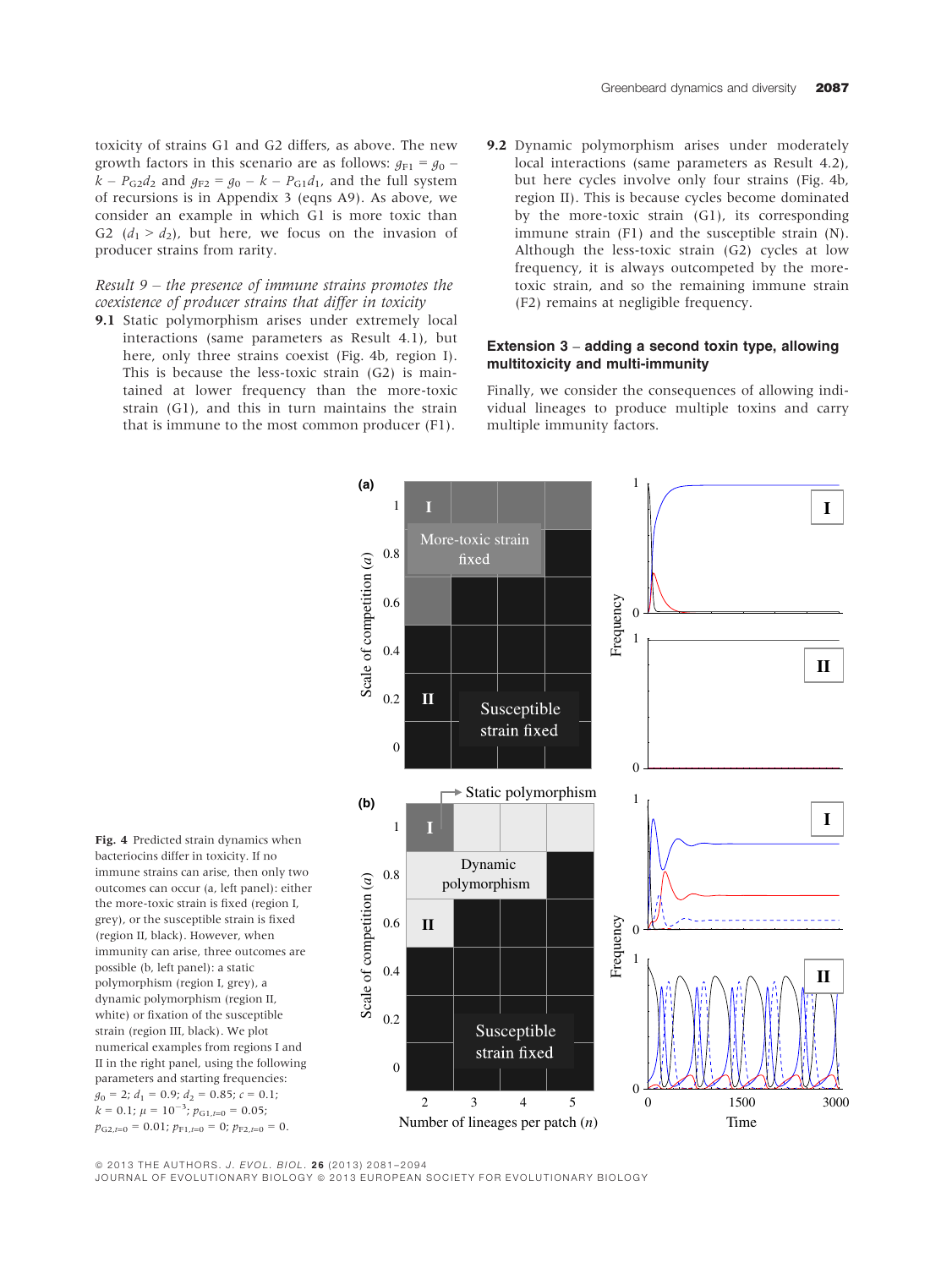Although only two toxin types exist in this scenario, there can be nine different strains:  $J = \{G1, G2, F1, F2,$ G1G2, G1F2, G2F1, F1F2, N}. The novel strains in this scenario are as follows: G1G2, the 'multitoxic' strain; G1F2, a 'mixed' strain that produces toxin 1 and is immune to both toxins; G2F1, a mixed strain that produces toxin 2 and is immune to both toxins; and F1F2, the 'multi-immune' strain, which is immune to both toxins. We assume that (i) the costs of carrying multitoxicity and/or multi-immunity combine additively and (ii) producing two toxins inflicts twice the harm on susceptible strains as does a single toxin (i.e. there is no saturation of toxicity). We list the relative growth factors in Table 1, and the corresponding recursions are in Appendix 3 (eqns A11).

## Result 10 – multiple toxin and immunity types can coexist in a static polymorphism

- 10.1 Static polymorphism arises under extremely local interactions (same parameters as Result 4.1) and is analogous to that in the basic model (compare region I of Figs 5 and 3a). This is because both the basic model and the current scenario involve strains (F and F1F2, respectively) that are immune to all possible toxins. Accordingly, Fig. 5 (region I) shows that the FIF2 strain dominates, followed by the multitoxic (G1G2, analogous to G in the basic model) and susceptible (N) strains, whereas all other strains persist at low frequency.
- 10.2 Static polymorphism can also arise when the costs of toxin production and immunity are minimal (same parameters as Result 4.3) and resource competition is mostly local (large a; Fig. S1c). This result is also analogous to the basic model (Fig. S1a), although here it is the multi-immune strain (F1F2) that dominates.

## Result 11 – multiple toxin and immunity types can coexist in a dynamic polymorphism

11.1 When mutations occur, dynamic polymorphism arises under moderately local interactions (same parameters as Result 4.2) and maintains almost all

**Table 1** The relative growth factor  $g_i$  of a randomly selected lineage of strain  $j$  in model extension 3 (two toxin types, allowing multitoxicity and multi-immunity).

| Lineage type     | Relative growth factor                                                |
|------------------|-----------------------------------------------------------------------|
| G1               | $q_0 - c - k - P_0 \circ d - P_0 \circ d - P_0 \circ \varepsilon_1 d$ |
| G <sub>2</sub>   | $a_0 - c - k - P_{G1}d - P_{G1G2}d - P_{G1E2}d$                       |
| F1               | $q_0 - k - P_{G2}d - P_{G2F1}d - P_{G1G2}d$                           |
| F <sub>2</sub>   | $q_0 - k - P_{c1}d - P_{c1}d - P_{c1}d$                               |
| G1G2             | $q_0 - 2c - 2k$                                                       |
| G1F2             | $a_0 - c - 2k$                                                        |
| G <sub>2F1</sub> | $g_0$ – c – 2k                                                        |
| F <sub>1F2</sub> | $g_0 - 2k$                                                            |
| N                | $q_0 - (P_{G1} + P_{G2} + 2 P_{G1G2} + P_{G1F2} + P_{G2F1})d$         |

possible strains in a complex form of RPS dynamics (Fig. 5, region II). Specifically, we find that seven strains cycle in a competitive network of five strain 'guilds'. This is because the dynamics of the single toxin producers (G1 and G2) synchronize, becoming a single guild, as do those of the two mixed strains (G1F2 and G2F1). Guilds then fluctuate in the following order of competitive dominance: single toxin producers (G1 and G2) kill susceptibles (N); the multitoxic strain (G1G2) kills G1 and G2; the 'mixed' strains (G1F2 and G2F1) beat G1G2 (by saving the cost of one toxin); multi-immunes (F1F2) beat G1F2 and G2F1 (by saving the cost of another toxin); and finally, susceptibles (N) beat F1F2 (by saving the cost of immunity). This example shows that (i) although cycles are dominated by multitoxic and multi-immune strains, a high diversity of strains can be maintained in the population and (ii) both toxin/immunity types (both beard colours) can coexist at once. This is in contrast to Result 6, where a single beard colour tends to dominate at once.

- 11.2 If mutations do not occur, then RPS dynamics eventually involve only the susceptible, multitoxic and multi-immune strains (not shown).
- 11.3 Dynamic polymorphism can also arise when the costs of toxin production and immunity are minimal (same parameters as Result 4.3) and resource competition is mostly global (small a; Fig. S1c). In this scenario, the relatively unconstrained growth of the susceptible (N) strain keeps the system from settling to an equilibrium, and this in turn maintains a high diversity of strains in periodic cycles. Hence, as in Result 7, this example shows that the occurrence of multiple toxins can promote RPS dynamics.

## **Discussion**

We have examined the dynamics of bacteriocin producers (greenbeards), immune strains (falsebeards) and susceptible strains (nonbeards) in increasingly diverse model settings. We found that in all scenarios examined: (i) polymorphism, and hence the maintenance of greenbeard effects, is promoted by a small number of founding lineages per patch (small  $n$ , but at least  $n = 2$ ), highly local resource competition (large *a*) and the occurrence of mutation; and (ii) polymorphism can be static or dynamic, depending on the intensity of local interactions and/or the costs of toxin production and immunity. Furthermore, we found that: (iii) the occurrence of multiple toxins can promote rather than inhibit RPS dynamics; and (iv) such dynamics can maintain strain diversity when there are multiple toxins in the population (Fig. 3b,c), when toxins differ in toxicity (Fig. 4b) and when lineages can exhibit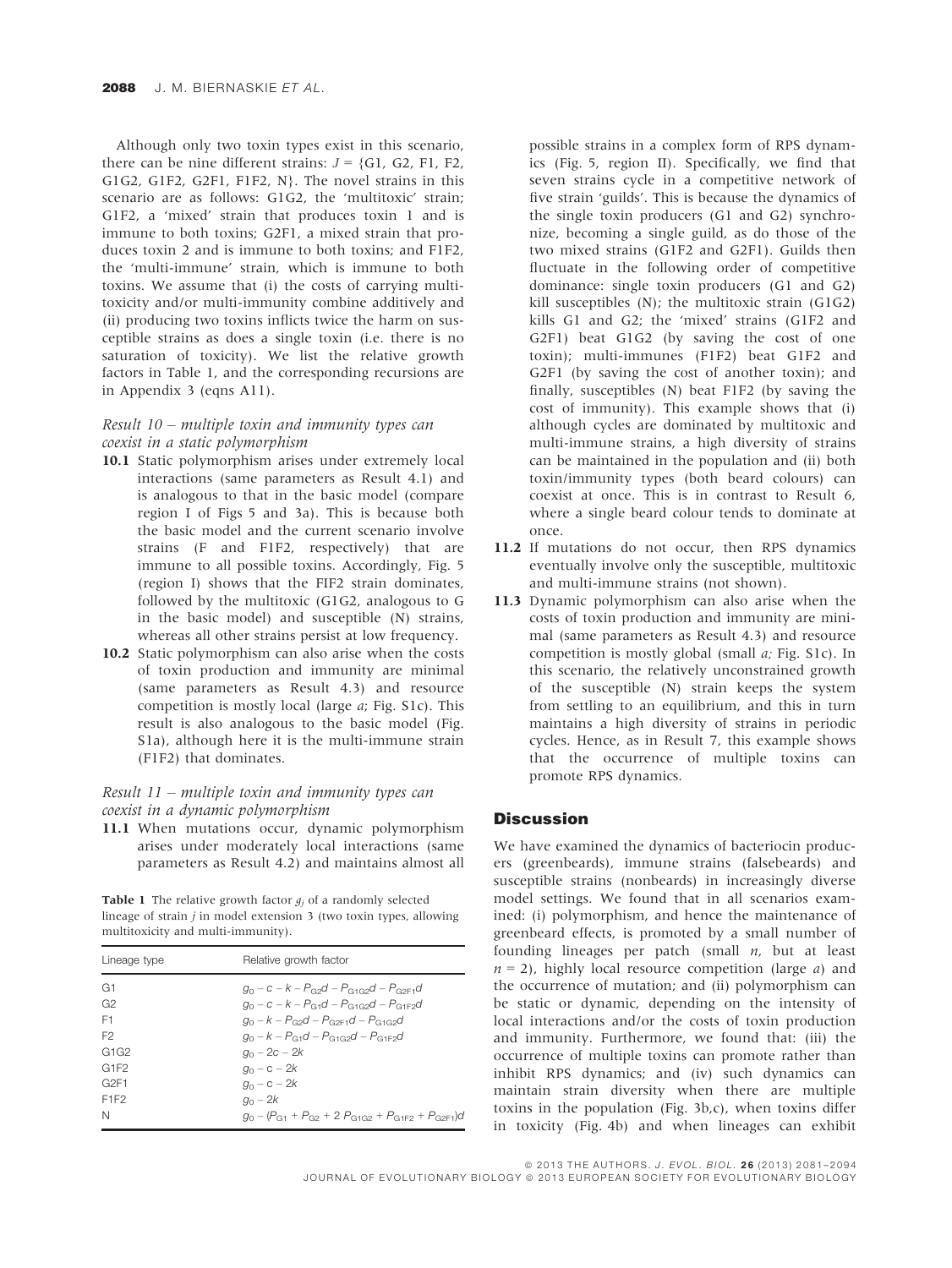

Fig. 5 Predicted strain dynamics when lineages can exhibit multitoxicity and multi-immunity (individuals can have multiple beards). The left panel shows the three possible outcomes: a static polymorphism (region I, grey), a dynamic polymorphism (region II, white) or fixation of the susceptible strain (region III, black). We plot numerical examples from regions I and II in the right panel, where the possible strains are as follows: producer 1 (G1, solid blue), producer 2 (G2, solid red), immune 1 (F1, dotted blue), immune 2 (F2, dotted red), multitoxic (G1G2, solid purple), mixed strain 1 (G1F2, orange), mixed strain 2 (G2F1, yellow), multi-immune (F1F2, dotted black) and susceptible (N, solid black). In the examples shown, all but the single immunity strains (F1 and F2) coexist at non-negligible frequencies. Other parameters and starting frequencies used:  $g_0 = 2$ ;  $d = 0.9$ ;  $c = 0.1$ ;  $k = 0.1$ ;  $\mu = 10^{-3}$ ;  $p_{G1,t=0} = 0.05$ ;  $p_{G2,t=0} = 0.03$ ;  $p_{F1,t=0} = 0$ ;  $p_{F2,t=0} = 0$ ;  $p_{\text{G1G2},t=0} = 0.01; p_{\text{G1F2},t=0} = 0; p_{\text{G2F1},t=0} = 0; p_{\text{F1F2},t=0} = 0.$ 

multitoxicity/multi-immunity (Fig. 5). Overall, the selective factors that promote polymorphism in the simplest scenario can also promote the coexistence of multiple toxin and immunity types (multiple beard colours). This helps to explain the remarkable levels of bacteriocin diversity in natural populations.

#### Bacteriocin dynamics and diversity

We found that bacteriocin production is promoted when patches are founded by few lineages (small  $n$ ) and competition is highly localized (large a). This result is generally consistent with previous theoretical and empirical work, which shows that bacteriocin production is favoured in spatially structured populations (Chao & Levin, 1981; Durrett & Levin, 1997; Czárán et al., 2002; Kerr et al., 2002; Tait & Sutherland, 2002; Czárán & Hoekstra, 2003; Hawlena et al., 2010b; Bucci et al., 2011). However, our analysis clarifies why spatial structure is crucial. First, having few lineages per patch ensures that an invading toxin producer makes up a significant fraction of the patch and can therefore sufficiently harm the other lineages in its patch. Second, local resource competition ensures that the toxin-producing lineage actually benefits from harming the other lineages in its patch. Furthermore, whereas simulation

models have emphasized the role of limited dispersal (Czárán et al., 2002; Kerr et al., 2002), our analysis illustrates that other forms of local competition (e.g. density regulation before dispersal) also promote bacteriocin production.

Our results also clarify the links between previous kin selection and greenbeard models. Previous kin selection models found that bacteriocins are promoted when the average kinship between bacteria in a patch is intermediate (Gardner et al., 2004; Inglis et al., 2009). Similarly, in our models, bacteriocin production is most advantageous in patches of two lineages  $(n = 2)$ , in which case the average kinship between a focal bacterium and the other bacteria in its patch (clonemates and a 'nonkin' lineage) is approximately 1/2. Our results also agree with relevant greenbeard models, which show that bacteriocins are promoted by negative relatedness between toxin-producing cells (greenbeards) and their potential victims (nonbeards; Gardner & West, 2010; West & Gardner, 2010; Inglis et al., 2011). In our models, this relatedness is most strongly negative when patch size is two  $(n = 2)$ , and resource competition is completely local ( $a = 1$ ; eqn. A1).

Given that bacteriocin production is favoured, we found that two different types of polymorphism with immune and susceptible strains are possible. First,

JOURNAL OF EVOLUTIONARY BIOLOGY @ 2013 EUROPEAN SOCIETY FOR EVOLUTIONARY BIOLOGY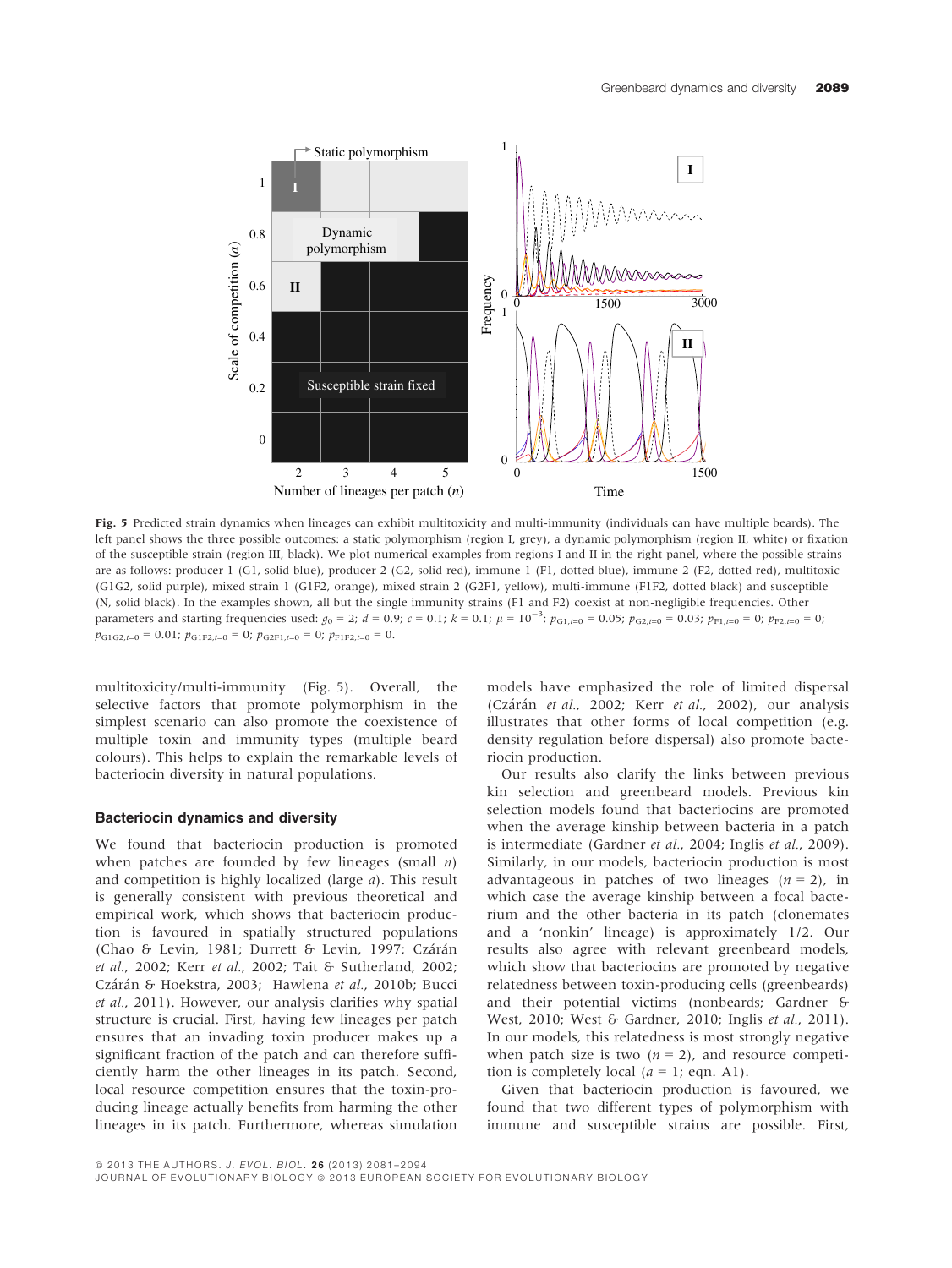when bacteriocin and competitive interactions are moderately local and the costs of toxin production and immunity are relatively high, strains can coexist in periodic cycles. Cycling occurs in this case because strains can fluctuate widely in frequency, being strongly favoured when rare but disfavoured when common (negative frequency dependence). Second, when interactions are extremely local ( $n = 2$ ,  $a > 0.8$ ) or the costs of toxin production and immunity are minimal (small  $c$  and  $k$ ), multiple strains can coexist in a static polymorphism. In these cases, the growth of one or more strains is constrained, which inhibits wide fluctuations and allows the system to reach a stable equilibrium (Figs 3, 5; and S1a,c). Previous studies of bacteriocin dynamics have overlooked the possibility of static polymorphism, partly because they focused on toxins that are released by cell lysis, implying a high fitness cost (Durrett & Levin, 1997; Kerr et al., 2002; Kirkup & Riley, 2004). However, in some natural populations, the majority of toxins are released as secretions rather than by cell lysis (Riley & Gordon, 1996). Our results suggest that entirely different dynamics could arise for toxins that are secreted from the cell, if they incur a much smaller fitness cost (Dykes & Hastings, 1997).

We found that two factors are particularly important for explaining bacteriocin diversity in natural populations. First, the occurrence of immune strains (falsebeards) can maintain multiple toxin and immunity types in the population, even when strains differ in toxicity. If immunity cannot arise (and all else is equal), then the less-toxic strain cannot invade from rarity (Fig. 4a, region I). However, if immunity can arise, then multiple strains can be maintained, either in a static polymorphism or in cycles (for the reasons described above; Fig. 4b). Second, a high diversity of strains can be maintained in the population when individual lineages are able to exhibit multiple toxins and/or immunity. In this scenario, dynamic polymorphism tends to be dominated by multitoxic and multi-immune strains (see also Szabó et al., 2007), yet almost all available strains can also be maintained at non-negligible frequencies (Figs. 5, region II; S1c). This result is consistent with lattice-based simulations of multitoxicity and multi-immunity (although these studies focused on spatial patterns rather than strain dynamics; e.g. Pagie & Hogeweg, 1999; Czárán et al., 2002) and also with patterns of bacteriocin diversity in natural populations (Riley & Gordon, 1999; Riley & Wertz, 2002; Gordon & O'Brien, 2006; Hawlena et al., 2010a).

To facilitate our analysis, we ignored some features of natural populations that may be useful to consider in future models. First, we did not explicitly consider space, including spatial variation in habitat quality, which is known to promote diversity (Frank, 1994). Second, we assumed that lineages either produce a standard unit of toxin or none at all whereas, in reality,

lineages can produce varying amounts of toxin, and this amount may be subject to natural selection (see models in Gardner et al., 2004; Prado & Kerr, 2008; Nahum et al., 2011). Third, we assumed that toxin production is an obligate strategy, whereas, in reality, toxin production can be induced by the toxins of competing strains (Majeed et al., 2010) and/or mediated by quorum sensing (Van Der Ploeg, 2005). It remains unclear whether and how these effects will affect the maintenance of strain diversity.

### Marker diversity: the greenbeard effect vs. genetic kin recognition

More generally, our results help to explain how polymorphism could be maintained at marker loci upon which discrimination is based. The problem arises because selection can favour common markers (beards) over rare ones, thereby eliminating the diversity necessary for discrimination in the first place (Crozier, 1986; Strassmann et al., 2011). For example, if obligate harming greenbeards were to approach fixation, they would continue to express their harming behaviour even though, in the absence of potential victims, this behaviour would have no effect and may therefore go undetected (Gardner & West, 2010). Our results show that the occurrence of falsebeards (cheats) and nonbeards can lead to evolutionary dynamics that prevent greenbeard fixation, therefore making greenbeard effects detectable (Figs 2–5).

Furthermore, our results clarify how selection can maintain diversity in greenbeard markers (multiple beard colours). Previous studies of marker diversity found that the regular appearance of novel types, generated by mutation and/or recombination, is necessary for the maintenance of diversity; otherwise, diversity is eroded by cycles that are dominated by a single type (Axelrod et al., 2004; Jansen & van Baalen, 2006; Rousset & Roze, 2007). Similarly, we found that if mutation is eliminated and/or lineages are able to exhibit only a single toxin or immunity type (a single beard colour), then populations are ultimately dominated by a particular type (Figs 3b,c; region II). One proposed mechanism for the coexistence of greenbeard diversity is via relaxed linkage between marker (beard) and behaviour (Jansen & van Baalen, 2006). However, this is best described as a mechanism for maintaining marker diversity in genetic kin recognition, given that it leads to nepotism among individuals that share any recognition marker (rather than a specific marker; Rousset & Roze, 2007; Gardner & West, 2010). In contrast, our results illustrate a real case in which multiple greenbeards coexist at once, occurring when lineages can exhibit more than one toxin or immunity type (Fig. 5). Hence, motivated by the biology of bacteriocins, we found that the factors that maintain greenbeard effects can also promote the coexistence of greenbeard diversity.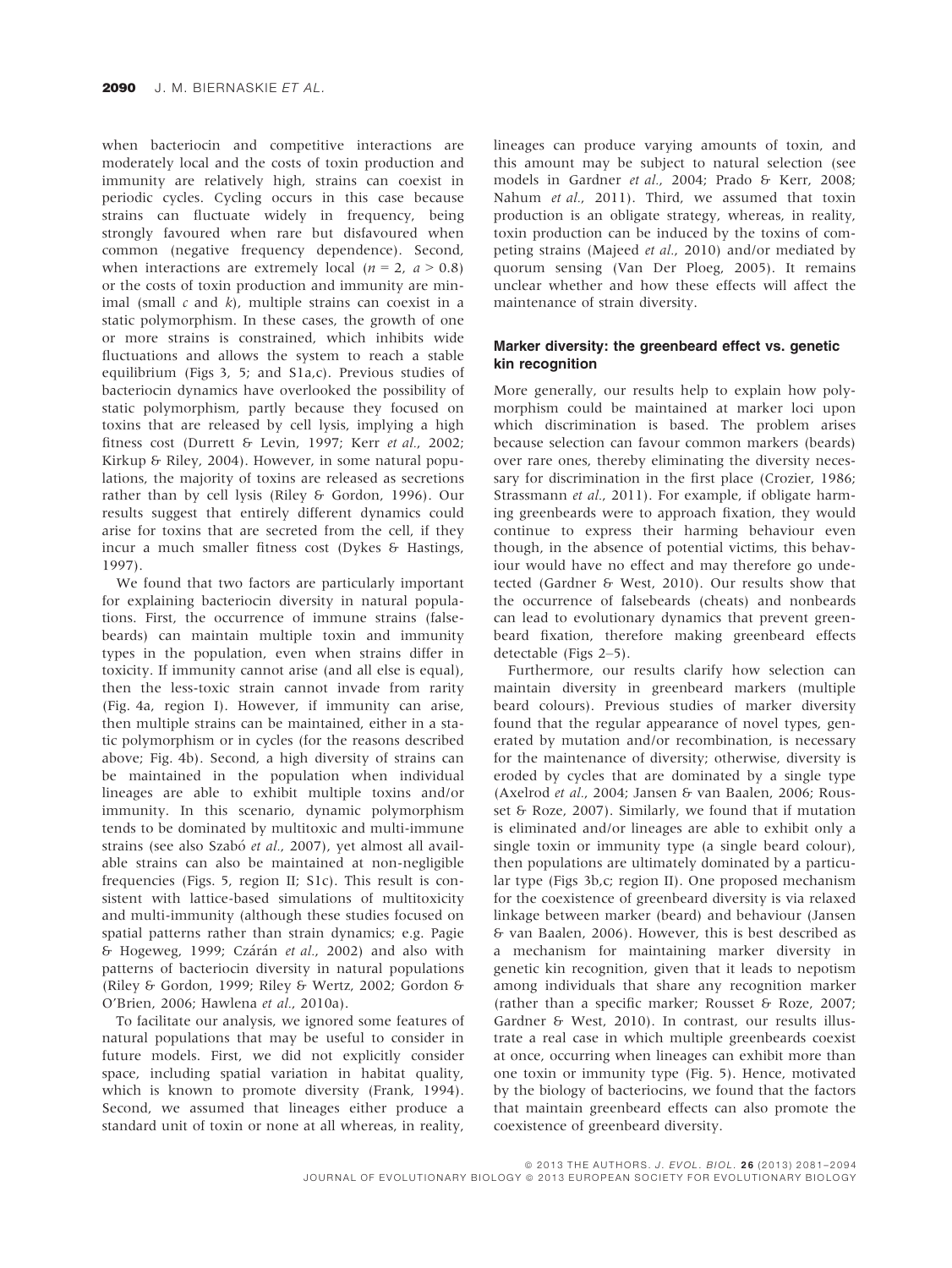## Acknowledgments

We thank Ben Kerr, Sean Rice and Minus van Baalen for comments. We are funded by the Natural Sciences and Engineering Research Council of Canada (JMB), The Royal Society and Baliol College (AG) and the European Research Council (SAW).

## References

- Axelrod, R., Hammond, R.A. & Grafen, A. 2004. Altruism via kin-selection strategies that rely on arbitrary tags with which they coevolve. Evolution 58: 1833–1838.
- Bucci, V., Nadell, C.D. & Xavier, J.B. 2011. The evolution of bacteriocin production in bacterial biofilms. Am. Nat. 178: E162–E173.
- Chao, L. & Levin, B.R. 1981. Structured habitats and the evolution of anticompetitor toxins in bacteria. Proc. Natl. Acad. Sci. USA 78: 6324–6328.
- Crozier, R.H. 1986. Genetic clonal recognition abilities in marine invertebrates must be maintained by selection for something else. Evolution 40: 1100-1101.
- Czárán, T.L. & Hoekstra, R.F. 2003. Killer-sensitive coexistence in metapopulations of micro-organisms. Proc. Roc. Soc. B 270: 1373–1378.
- Czárán, T.L., Hoekstra, R.F. & Pagie, L. 2002. Chemical warfare between microbes promotes biodiversity. Proc. Natl. Acad. Sci. USA 99: 786–790.
- Dawkins, R. 1976. The Selfish Gene. Oxford University Press, Oxford, UK.
- Dawkins, R. 1982. The Extended Phenotype. Oxford University Press, Oxford, UK.
- Durrett, R. & Levin, S. 1997. Allelopathy in spatially distributed populations. J. Theor. Biol. 185: 165–171.
- Dykes, G.A. & Hastings, J.W. 1997. Selection and fitness in bacteriocin-producing bacteria. Proc. Roc. Soc. B 264: 683–687.
- Frank, S.A. 1994. Spatial polymorphism of bacteriocins and other allelopathic traits. Evol. Ecol. 8: 369–386.
- Frank, S.A. 1998. Foundations of Social Evolution. Princeton University Press, Princeton, NJ.
- Gardner, A. & West, S.A. 2010. Greenbeards. Evolution 64: 25–38.
- Gardner, A., West, S.A. & Buckling, A. 2004. Bacteriocins, spite and virulence. Proc. Roc. Soc. B 271: 1529-1535.
- Gordon, D.M. & O'Brien, C.L. 2006. Bacteriocin diversity and the frequency of multiple bacteriocin production in Escherichia coli. Microbiology 152: 3239–3244.
- Griffin, A.S., West, S.A. & Buckling, A. 2004. Cooperation and competition in pathogenic bacteria. Nature 430: 1024– 1027.
- Hamilton, W.D. 1964. The genetical evolution of social behavior I and II. J. Theor. Biol. 7: 1–52.
- Hamilton, W.D. 1975. Innate social aptitudes of man: an approach from evolutionary genetics. In: Biosocial Anthropology (R. Fox, ed.), pp. 133–155. Malabay Press, London.
- Hawlena, H., Bashey, F., Mendes-Soares, H. & Lively, C.M. 2010a. Spiteful interactions in a natural population of the bacterium Xenorhabdus bovienii. Am. Nat. 175: 374–381.
- Hawlena, H., Bashey, F. & Lively, C.M. 2010b. The evolution of spite: population structure and bacteriocin-mediated

antagonism in two natural populations of Xenorhabdus bovienii. Evolution 64: 3198–3204.

- Inglis, R.F., Gardner, A., Cornelis, P. & Buckling, A. 2009. Spite and virulence in the bacterium Pseudomonas aeruginosa. Proc. Natl. Acad. Sci. USA 106: 5703–5707.
- Inglis, R.F., Roberts, P.G., Gardner, A. & Buckling, A. 2011. Spite and the scale of competition in Pseudomonas aeruginosa. Am. Nat. 178: 276–285.
- Jansen, V. & van Baalen, M. 2006. Altruism through beard chromodynamics. Nature 440: 663–666.
- Kerr, B., Riley, M.A., Feldman, M.W. & Bohannan, B.J.M. 2002. Local dispersal promotes biodiversity in a real-life game of rock-paper-scissors. Nature 418: 171–174.
- Kirkup, B.C. & Riley, M.A. 2004. Antibiotic-mediated antagonism leads to a bacterial game of rock-paper-scissors in vivo. Nature 428: 412–414.
- Majeed, H., Gillor, O., Kerr, B. & Riley, M.A. 2010. Competitive interactions in Escherichia coli populations: the role of bacteriocins. ISME J. 5: 71-81.
- May, R.M. & Leonard, W.J. 1975. Nonlinear aspects of competition between three species. SIAM J. Appl. Math. 29: 243-253.
- Nahum, J.R., Harding, B.N. & Kerr, B. 2011. Evolution of restraint in a structured rock-paper-scissors community. Proc. Natl. Acad. Sci. USA 108: 10831–10838.
- Pagie, L. & Hogeweg, P. 1999. Colicin diversity: a result of eco-evolutionary dynamics. J. Theor. Biol. 196: 251–261.
- Prado, F. & Kerr, B. 2008. The evolution of restraint in bacterial biofilms under nontransitive competition. Evolution 62: 538–548.
- Queller, D.C. 1994. Genetic relatedness in viscous populations. Evol. Ecol. 8: 70–73.
- Riley, M.A. & Gordon, D.M. 1996. The ecology and evolution of bacteriocins. J. Ind. Microbiol. Biotechnol. 17: 151–158. Springer.
- Riley, M.A. & Gordon, D.M. 1999. The ecological role of bacteriocins in bacterial competition. Trends Microbiol. 7: 129–133.
- Riley, M.A. & Wertz, J.E. 2002. Bacteriocin diversity: ecological and evolutionary perspectives. Biochimie 84: 357–364.
- Rousset, F. & Roze, D. 2007. Constraints on the origin and maintenance of genetic kin recognition. Evolution 61: 2320–2330.
- Sinervo, B. & Lively, C.M. 1996. The rock-paper-scissors game and the evolution of alternative male strategies. Nature 380: 240–243.
- Strassmann, J.E., Gilbert, O.M. & Queller, D.C. 2011. Kin discrimination and cooperation in microbes. Annu. Rev.
- Microbiol. **65**: 349–367.<br>Szabó, G. & Czárán, T. 2001. Phase transition in a spatial Lotka-Volterra model. Phys. Rev. E Stat. Nonlin. Soft Matter Phys. **63**: 061904.
- Szabó, P., Czárán, T. & Szabó, G. 2007. Competing associations in bacterial warfare with two toxins. J. Theor. Biol. 248: 736– 744.
- Tait, K. & Sutherland, I.W. 2002. Antagonistic interactions amongst bacteriocin producing enteric bacteria in dual species biofilms. J. Appl. Microbiol. 93: 345–352.
- Van Der Ploeg, J.R. 2005. Regulation of bacteriocin production in Streptococcus mutans by the quorum-sensing system required for development of genetic competence. J. Bacteriol. 187: 3980–3989.
- West, S.A. & Gardner, A. 2010. Altruism, spite, and greenbeards. Science 327: 1341–1344.

ª 2013 THE AUTHORS. J. EVOL. BIOL. 2 6 (2013) 2081–2094

JOURNAL OF EVOLUTIONARY BIOLOGY @ 2013 EUROPEAN SOCIETY FOR EVOLUTIONARY BIOLOGY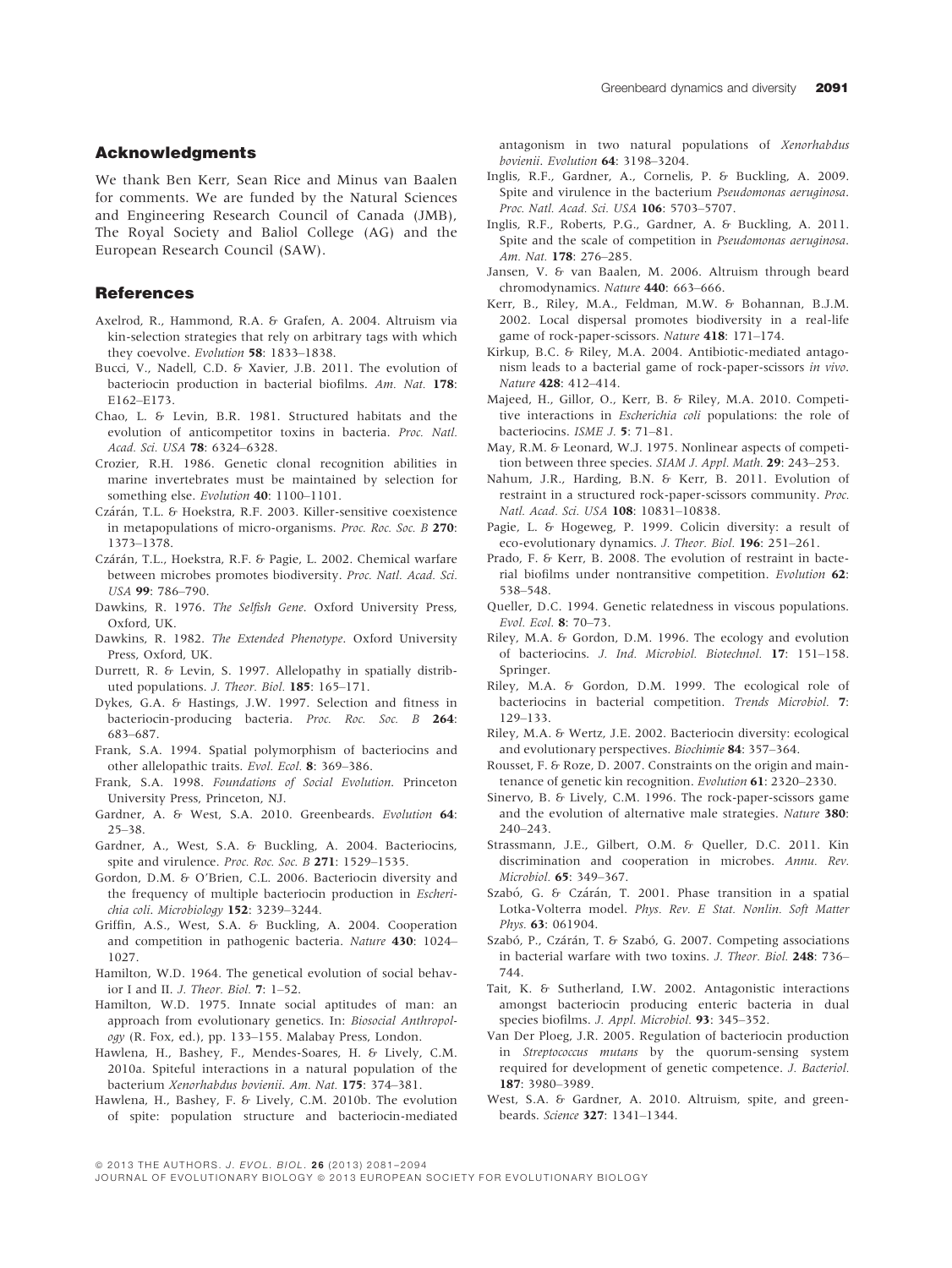#### Appendix 1

## Calculating genetic relatedness (basic model)

Here, we calculate the relatedness (genetic similarity) between a focal toxin-producing bacterium and its potential victims (following Gardner et al., 2004). We use a result from Queller (1994) that the average relatedness between a focal actor and its competitors (including self) is zero. Recalling that patches are made up of  $n$  lineages and that the scale of competition  $a$  is the proportion of competition that is local, we consider a very large (effectively infinite) pool of competing bacteria in which a proportion a are patchmates, and of these, a proportion  $1/n$  are from the same clonal lineage. Choosing a focal toxin-producing bacterium at random, a proportion  $a(1/n)$  of its competitors are therefore clonally related by one, a proportion  $aP_G(n-1)/n$ <br>are also related by one (owing to identity by state) are also related by one (owing to identity by state), and the rest (its potential victims) are related by the unknown value r. Altogether, we have  $a(1/n +$  $P_G(n-1)/n$  +  $[1-a(1/n + P_G(n-1)/n)]r = 0$ , which can<br>be rearranged to give: be rearranged to give:

$$
r = -\frac{a(1 + (n-1)P_{\rm G})}{n - a(1 + (n-1)P_{\rm G})}.
$$
 (A1)

The sign of this relatedness is negative for all biologically relevant parameters, and its magnitude is maximized when  $n = 2$  and  $a = 1$ .

#### Appendix 2

#### Details of the invasion analyses (basic model)

Here, we derive the conditions for rare mutant lineages to invade populations that are monomorphic for a particular strain. First, we consider the invasion of a rare immune (F) lineage in a population of nearly all toxin producers ( $p_G \approx 1$ ). The relative growth factor for all producer lineages is  $g_0 - c - k$ , and the invading lineage has a growth factor of  $g_0 - k$ . Hence, following eqn 1 of the main text, the fitness of a rare immune lineage (its asymptotic growth rate,  $\lambda$ ) is:

$$
\lambda_{\rm F} = \frac{(g_0 - k)n}{ac + (g_0 - c - k)n}.
$$
 (A2)

If toxin production is costly  $(c > 0)$ , then the immune lineage always invades ( $\lambda_F > 1$ ); otherwise, if toxin production is costless  $(c = 0)$ , then toxin-producing and immune lineages are neutrally stable  $(\lambda_F = 1)$ .

Second, we derive the condition for a rare susceptible (N) lineage to invade a population of nearly all immune lineages ( $p_F \approx 1$ ). The relative growth factor for all immune lineages is  $g_0 - k$ , and the invading lineage has a growth factor of  $g_0$ . In this case, the growth rate of the rare susceptible lineage is:

$$
\lambda_{\rm N} = \frac{g_0 n}{ak + (g_0 - k)n}.
$$
 (A3)

If immunity is costly  $(k > 0)$ , then the susceptible lineage always invades ( $\lambda_N > 1$ ); otherwise, if immunity is costless  $(k = 0)$ , then immunes and susceptibles are neutrally stable  $(\lambda_N = 1)$ .

Third, we derive the condition for a rare toxin-producing (G) lineage to invade a population of nearly all susceptibles ( $p_N \approx 1$ ). In this case, the susceptible lineages in the greater population have a relative growth factor of  $g_0$ , those in the focal patch have a growth factor of  $g_0$ -(1/n)d, and the invading lineage has a growth factor of  $g_0$ -c-k. Hence, the growth rate of the rare producer lineage is:

$$
\lambda_{\rm G} = \frac{(g_0 - c - k)n^2}{a\{d - n(c + d + k)\} + g_0 n^2}.
$$
 (A4)

This increases with the scale of competition  $(D\lambda_G/Da > 0$ ) when

$$
n > \frac{d}{d+c+k},\tag{A5}
$$

which is always satisfied if toxin production and immunity are costly  $(c, k > 0)$ . This implies that the growth rate of a rare toxin-producing lineage always increases with increasing local resource competition (increasing a; Fig. 1). Furthermore, the growth rate of the rare producer lineage increases with an increasing number of lineages per patch  $(D\lambda_G/Dn > 0$  ) when

$$
n < \frac{2d}{a+d+k}.\tag{A6}
$$

The RHS of this inequality can never exceed two, so although moving from  $n = 1$  to  $n = 2$  can promote the invasion of a rare toxin-producing lineage, increasing the number of lineages per patch above two always inhibits its invasion (Fig. 1).

### Appendix 3

## Complete recursion equations (basic model and all extensions)

#### Basic model

Here, we derive recursive equations for the basic model with three possible strains in the population ( $J = \{G, N\}$ ) F}). We assume that mutations, occurring at a rate  $\mu$ per colonization/growth cycle, convert susceptible lineages to toxin producers ( $N \rightarrow G$ ), toxin producers to immunes  $(G \rightarrow F)$  and immunes to susceptibles  $(F \rightarrow N)$ . The full system of recursions is as follows: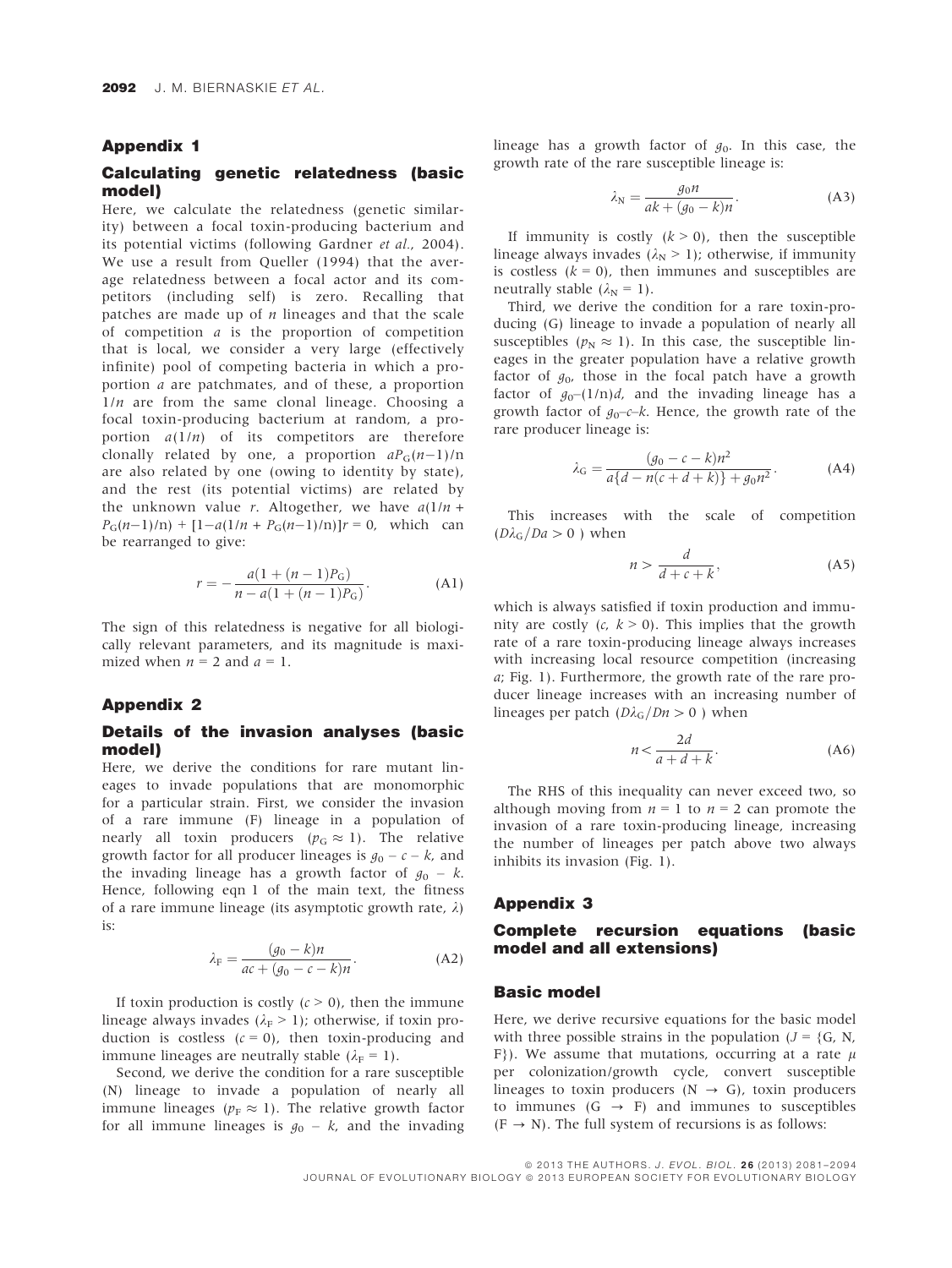$$
p''_G = (1 - \mu)(p_G W_G) + \mu(p_N W_N)
$$
  
\n
$$
p''_F = (1 - \mu)(p_F W_F) + \mu(p_G W_G)
$$
  
\n
$$
p''_N = (1 - \mu)(p_N W_N) + \mu(p_F W_F)
$$
\n(A7)

In this system of equations (and all recursions given below),  $W_j = \sum_L \wp_{ij} w_j / \sum_L \wp_{lj}$  is the average fitness among all lineages of strain *j*, where  $\varphi_{li} = 1$  if lineage *l* is of type *j* and 0 otherwise, and  $w_j = F_j/(aF' + (1 - a)\bar{F})$  is<br>a random variable, defined as the fitness of a randomly a random variable, defined as the fitness of a randomly chosen lineage of the focal strain (eqn. 1 of the main text). Note that in practice,  $W_i$  can be calculated as an expectation of  $w_i$  over the set of possible patch compositions. For example, in the simplest case of  $n = 2$  and where the focal lineage is type G, we would take the expected fitness of the focal lineage with respect to the frequency of the three possible group compositions (G paired with G, F or N). Numerical simulations of eqns A7 are in Figs 2, 3a and S1a.

#### Adding a second and third toxin type

#### Two toxins in the population

Here, we derive recursive equations for the case of two toxin types in the population, first assuming that immune strains do not exist  $(J = {G1, G2, N})$ . We assume that mutations convert susceptible lineages to toxin producers ( $N \rightarrow G1$  or G2) and toxin producers to susceptibles (G1 or G2  $\rightarrow$  N). Hence, the full system of recursions is as follows:

$$
p''_{G1} = (1 - \mu)(p_{G1}W_{G1}) + (\mu/2)(p_NW_N)
$$
  
\n
$$
p''_{G2} = (1 - \mu)(p_{G2}W_{G2}) + (\mu/2)(p_NW_N)
$$
  
\n
$$
p''_N = (1 - \mu)(p_NW_N) + \mu(p_{G1}W_{G1} + p_{G2}W_{G2})
$$
\n(A8)

and simulations of this system are in Fig. 4a.

Next, we assume that immune strains can exist  $(J = \{G1, G2, F1, F2, N\})$ . We assume that mutations convert susceptible lineages to toxin producers (N  $\rightarrow$ G1 or G2), toxin producers to immunes (G1  $\rightarrow$  F1,  $G2 \rightarrow F2$ ) and immunes to susceptibles (F1 or F2  $\rightarrow$  N). Hence, the full system of recursions is as follows:

$$
p''_{\text{G1}} = (1 - \mu)(p_{\text{G1}}W_{\text{G1}}) + (\mu/2)(p_{\text{N}}W_{\text{N}})
$$
  
\n
$$
p''_{\text{G2}} = (1 - \mu)(p_{\text{G2}}W_{\text{G2}}) + (\mu/2)(p_{\text{N}}W_{\text{N}})
$$
  
\n
$$
p''_{\text{F1}} = (1 - \mu)(p_{\text{F1}}W_{\text{F1}}) + \mu(p_{\text{G1}}W_{\text{G1}})
$$
  
\n
$$
p''_{\text{F2}} = (1 - \mu)(p_{\text{F2}}W_{\text{F2}}) + \mu(p_{\text{G2}}W_{\text{G2}})
$$
  
\n
$$
p''_{\text{N}} = (1 - \mu)(p_{\text{N}}W_{\text{N}}) + \mu(p_{\text{F1}}W_{\text{F1}} + p_{\text{F2}}W_{\text{F2}})
$$
\n(A9)

Equations A9 apply when strains have the same parameter values (simulations in Figs 3b, S1b) and also when the second producer strain has a different toxicity (simulations in Fig. 4b).

#### Three toxins in the population

Here, we derive recursions for the analogous case with three toxins in the population ( $J = \{G1, G2, G3, F1, F2,$ F3,  $N$ }). In this case, the relative growth factors are as

follows:  $g_{G1} = g_0 - c - k - P_{G2}d - P_{G3}d$ ;  $g_{G2} = g_0 - c - k$  $P_{G1}d - P_{G3}d$ ;  $g_{G3} = g_0 - c - k - P_{G1}d - P_{G2}d$ ;  $g_{F1} = g_0$  $k - P_{G2}d - P_{G3}d$ ;  $g_{F2} = g_0 - k - P_{G1}d - P_{G3}d$ ;  $g_{F3} =$  $g_0 - k - P_{G1}d - P_{G2}d$ ;  $g_N = g_0 - (P_{G1} + P_{G2} + P_{G3})d$ . We assume that mutations convert susceptible lineages to toxin producers ( $N \rightarrow G1$ ,  $G2$  or  $G3$ ), toxin producers to immunes  $(G1 \rightarrow Fl, G2 \rightarrow F2, G3 \rightarrow F3)$  and immunes to susceptibles (F1, F2, or F3  $\rightarrow$  N). Hence, the full system of recursions is as follows:

$$
p''_{G1} = (1 - \mu)(p_{G1}W_{G1}) + (\mu/3)(p_NW_N)
$$
  
\n
$$
p''_{G2} = (1 - \mu)(p_{G2}W_{G2}) + (\mu/3)(p_NW_N)
$$
  
\n
$$
p''_{G3} = (1 - \mu)(p_{G3}W_{G3}) + (\mu/3)(p_NW_N)
$$
  
\n
$$
p''_{F1} = (1 - \mu)(p_{F1}W_{F1}) + \mu(p_{G1}W_{G1})
$$
  
\n
$$
p''_{F2} = (1 - \mu)(p_{F2}W_{F2}) + \mu(p_{G2}W_{G2})
$$
  
\n
$$
p''_{F3} = (1 - \mu)(p_{F3}W_{F3}) + \mu(p_{G3}W_{G3})
$$
  
\n
$$
p''_N = (1 - \mu)(p_NW_N) + \mu(p_{F1}W_{F1} + p_{F2}W_{F2} + p_{F3}W_{F3})
$$
 (A10)

and simulations of this system are in Fig. 3c.

## Adding a second toxin type, allowing multitoxicity and multi-immunity

Finally, we derive recursions for the case of two toxin types in the population, where lineages can exhibit multitoxicity and multi-immunity ( $J = \{G1, G2, F1, F2,$ G1G2, G1F2, G2F1, F1F2,  $N$ . We assume that mutations convert susceptible lineages to single toxin producers ( $N \rightarrow G1$  or G2), mixed strains to single toxin producers or to multi-immunes (G1F2  $\rightarrow$  G1, G2F1  $\rightarrow$  G2, G1F2 or G2F1  $\rightarrow$  F1F2), single toxin producers to immunes or to multitoxic strains (G1  $\rightarrow$  F1, G2  $\rightarrow$  F2, G1 or G2  $\rightarrow$  G1G2), and immune strains to mixed strains or to susceptibles (F1  $\rightarrow$  G2F1, F2  $\rightarrow$  G1F2, F1 or  $F2 \rightarrow N$ ). All together, the full system of recursions is as follows:

$$
p''_{G1} = (1 - \mu)(p_{G1}W_{G1}) + (\mu/2)(p_NW_N)
$$
  
+  $(\mu/2)(p_{G1F2}W_{G1F2})$   

$$
p''_{G2} = (1 - \mu)(p_{G2}W_{G2}) + (\mu/2)(p_NW_N)
$$
  
+  $(\mu/2)(p_{G2F1}W_{G2F1})$   

$$
p''_{F1} = (1 - \mu)(p_{F1}W_{F1}) + (\mu/2)(p_{G1}W_{G1})
$$
  

$$
p''_{F2} = (1 - \mu)(p_{F2}W_{F2}) + (\mu/2)(p_{G2}W_{G2})
$$
  

$$
p''_{G1G2} = (1 - \mu)(p_{G1G2}W_{G1G2}) + (\mu/2)(p_{G1}W_{G1})
$$
  
+  $(\mu/2)(p_{G2}W_{G2})$   

$$
p''_{G1F2} = (1 - \mu)(p_{G1F2}W_{G1F2}) + (\mu/2)(p_{G1G2}W_{G1G2})
$$
  
+  $(\mu/2)(p_{F2}W_{F2})$   

$$
p''_{G2F1} = (1 - \mu)(p_{G2F1}W_{G2F1}) + (\mu/2)(p_{G1G2}W_{G1G2})
$$
  
+  $(\mu/2)(p_{F1}W_{F1})$   

$$
p''_{F1F2} = (1 - \mu)(p_{F1F2}W_{F1F2}) + (\mu/2)(p_{G1F2}W_{G1F2})
$$
  
+  $(\mu/2)(p_{G2F1}W_{G2F1})$   

$$
p''_N = (1 - \mu)(p_NW_N) + (\mu/2)(p_{F1}W_{F1} + p_{F2}W_{F2})
$$
(A11)

and simulations of this system are in Figs 5 and S1c.

© 2013 THE AUTHORS. J. EVOL. BIOL. 26 (2013) 2081-2094

JOURNAL OF EVOLUTIONARY BIOLOGY @ 2013 EUROPEAN SOCIETY FOR EVOLUTIONARY BIOLOGY